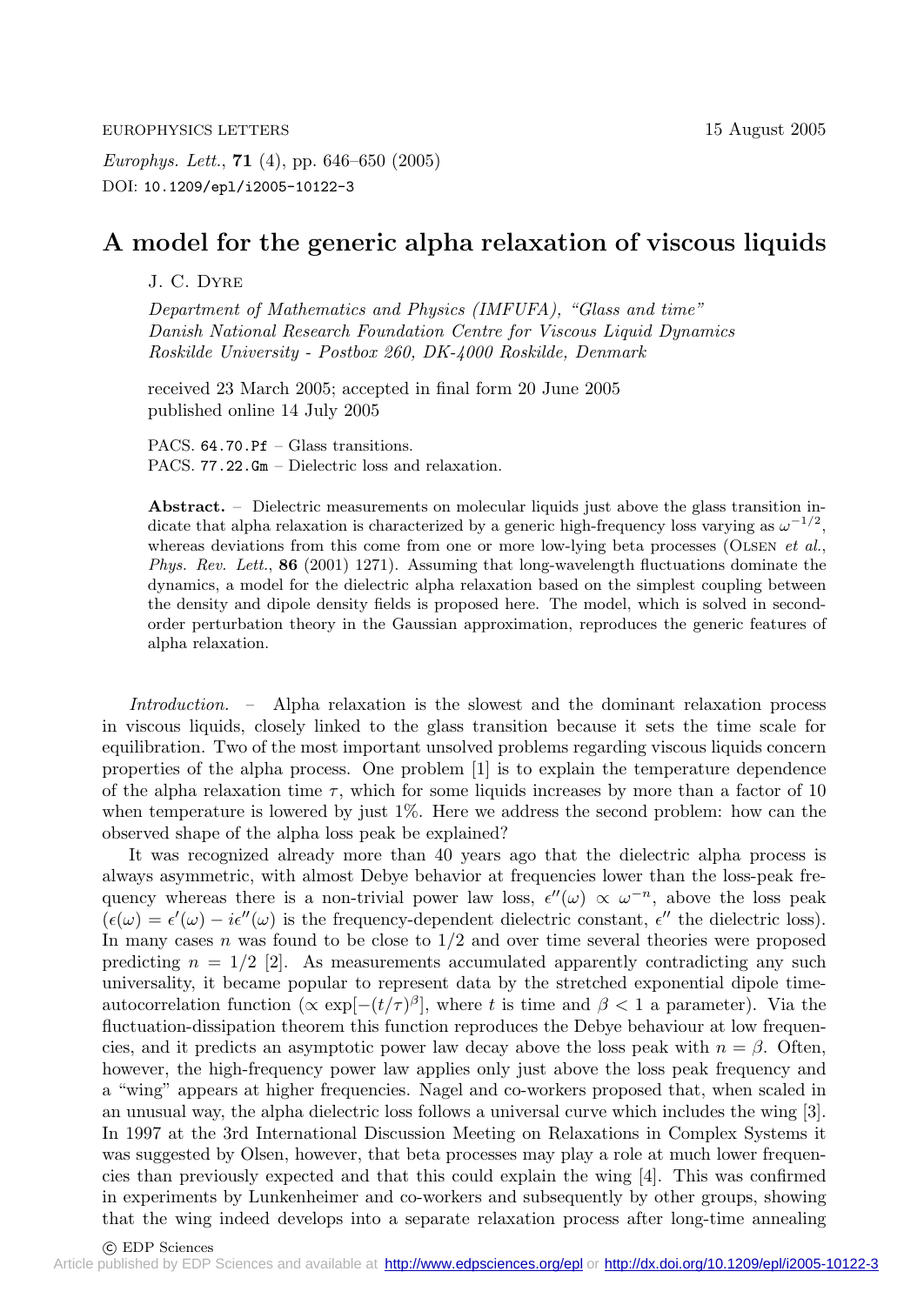right below the glass transition [5]. A publication from 2001 giving data for ten molecular liquids [6] presented indications that  $n = 1/2$  is a universal high-frequency exponent in the following sense: Equilibrium viscous liquids approach this behaviour as temperature is lowered and effects of beta processes gradually become negligible; in some cases, however, this may happen only when the alpha relaxation time is months or longer, making it impossible to verify or falsify the conjecture that  $n = 1/2$  is universal.

It is not generally accepted that  $n = 1/2$  is a generic high-frequency exponent of alpha relaxation. Nevertheless, it makes sense to look for simple theories which can reproduce the proposed generic behaviour; the exponent  $n = 1/2$  ought to be easier to explain than any other non-trivial exponent. For reasons not to be detailed here, the old models all have problems. In a recent paper it was suggested that a long-time-tail mechanism might be at the root ofgeneric alpha relaxation  $[7]$ . Two immediate questions arise if this were correct: 1) The mechanism should apply a few decades above the alpha loss peak frequency, *i.e.*, at times *shorter* than the alpha relaxation time; 2) the long-time tail of the relevant velocity autocorrelation function must be negative. The latter problem is solved by assuming stochastic dynamics, whereas a solution of the former is suggested by the solidity of viscous liquids  $[7]$ . Reference  $[7]$  did not discuss a specific model for the alpha relaxation. This is done below, where a model implementing the long-time-tail mechanism is proposed and solved for  $\epsilon(\omega)$  in the simplest approximation.

*Model.* – Consider N molecules in volume V. If  $n$  is the normalized molecular dipole vector, the basic degrees of freedom are taken to be the density field  $\rho(\mathbf{r})$  and the dipoledensity field  $n(r)$ . It is convenient to transform into k-space by defining the following sums over all molecules:

$$
\rho_{\mathbf{k}} = \frac{1}{\sqrt{N}} \sum_{j} e^{i\mathbf{k} \cdot \mathbf{r}_{j}},
$$

$$
\mathbf{n}_{\mathbf{k}} = \frac{1}{\sqrt{N}} \sum_{j} \mathbf{n}_{j} e^{i\mathbf{k} \cdot \mathbf{r}_{j}}.
$$
(1)

If  $\beta$  is the inverse temperature, the Hamiltonian (free energy) for a Gaussian model  $H_0$  is given by  $\beta H_0 = \sum_{\mathbf{k}} \rho_{\mathbf{k}} \rho_{-\mathbf{k}} / 2S(\mathbf{k}) + \sum_{\mathbf{k}} n_{\mathbf{k}} \cdot \mathbf{n}_{-\mathbf{k}} / 2\epsilon(\mathbf{k})$ , where  $S(\mathbf{k})$  is the static structure factor and  $\epsilon(k)$  the dimensionless wave-vector-dependent static dielectric constant. The simplest interaction term is  $H_{\text{int}} \propto \int n^2(r)\rho(r)dr$ . We shall assume that the dynamics are dominated by the long-wavelength behaviour of the fields. Denoting the  $k \to 0$  (bare) limits of  $S(k)$ and  $\epsilon(\mathbf{k})$  by A and B, respectively, in terms of a dimensionless coupling constant  $\lambda$  the Hamiltonian becomes

$$
\beta H = \frac{1}{2A} \sum_{\mathbf{k}} \rho_{\mathbf{k}} \rho_{-\mathbf{k}} + \frac{1}{2B} \sum_{\mathbf{k}} \mathbf{n}_{\mathbf{k}} \cdot \mathbf{n}_{-\mathbf{k}} + \frac{\lambda}{\sqrt{N}} \sum_{\mathbf{k}, \mathbf{k'}} \mathbf{n}_{\mathbf{k}} \cdot \mathbf{n}_{\mathbf{k'}} \rho_{-\mathbf{k}-\mathbf{k'}}.
$$
 (2)

This defines an "ultra-local" field theory, *i.e.*, one where equal-time fluctuations are uncorrelated in space. A more realistic Hamiltonian has gradient terms, but ignoring these is  $\sqrt{N}$ , it is not a dynamic degree of freedom and all sums are to be understood excluding consistent with the assumption of long-wavelength dominance. Since  $\rho_0$  is always equal to terms with  $\rho_0$ .

Langevin equations define the dynamics:

$$
\dot{\rho}_{\mathbf{k}} = -\Gamma_{\rho}(k)\frac{\partial(\beta H)}{\partial \rho_{-\mathbf{k}}} + \xi_{\mathbf{k}}(t),
$$
  

$$
\dot{\mathbf{n}}_{\mathbf{k}} = -\Gamma_{\mathbf{n}}(k)\frac{\partial(\beta H)}{\partial \mathbf{n}_{-\mathbf{k}}} + \eta_{\mathbf{k}}(t),
$$
 (3)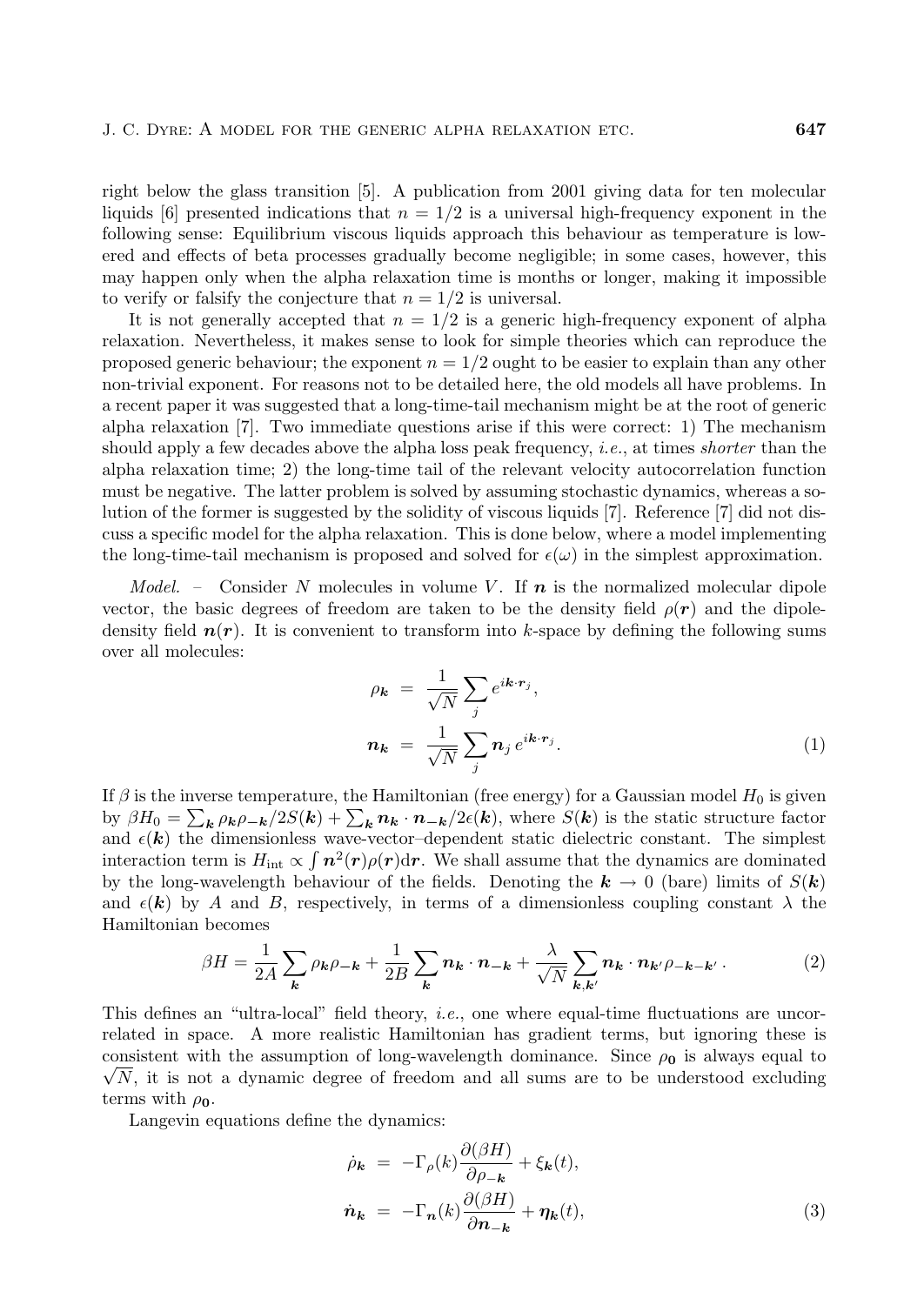where  $\xi_k(t)$  and  $\eta_k(t)$  are standard Gaussian white noise terms. Because density is conserved, one expects  $\Gamma_{\rho}(k) \propto k^2$ . We define  $\Gamma_{\rho}(k)/A \equiv Dk^2$ . The dipole-density field, on the other hand, is not conserved. Consistent with long-wavelength dominance we identify  $\Gamma_n(k)$  with its  $k \to 0$  limit by writing  $\Gamma_n(k)/B \equiv \Gamma$ . Substituting eq. (2) into eq. (3) now leads to

$$
\dot{\rho}_{\mathbf{k}} = -Dk^2 \left( \rho_{\mathbf{k}} + \frac{\lambda A}{\sqrt{N}} \sum_{\mathbf{k}'} n_{\mathbf{k} + \mathbf{k}'} \cdot n_{-\mathbf{k}'} \right) + \xi_{\mathbf{k}}(t),
$$
\n
$$
\dot{n}_{\mathbf{k}} = -\Gamma \left( n_{\mathbf{k}} + \frac{2\lambda B}{\sqrt{N}} \sum_{\mathbf{k}'} n_{\mathbf{k} + \mathbf{k}'} \rho_{-\mathbf{k}'} \right) + \eta_{\mathbf{k}}(t).
$$
\n(4)

Equations (2) and (4) imply that to zeroth order in  $\lambda$  the autocorrelation functions are given by

$$
\langle \rho_{\mathbf{k}}(0)\rho_{-\mathbf{k}}(t)\rangle_0 = A e^{-Dk^2t},
$$
  

$$
\langle \mathbf{n}_{\mathbf{k}}(0) \cdot \mathbf{n}_{-\mathbf{k}}(t)\rangle_0 = 3B e^{-\Gamma t}.
$$
 (5)

We proceed to calculate the dipole autocorrelation function by applying the following theorem: If  $Q_i$  obeys a Langevin equation of the form  $\dot{Q}_i = -\mu \partial_i H + \xi_i(t)$ , one has (no sum over i)  $d^2/dt^2 \langle Q_i(0)Q_i(t) \rangle = \mu^2 \langle \partial_i H(0) \partial_i H(t) \rangle$  [7,8]. To second order in  $\lambda$  the dipole autocorrelation function in the Gaussian approximation thus obeys

$$
\Gamma^{-2} \frac{\mathrm{d}^2}{\mathrm{d}t^2} \langle n_k(0) \cdot n_{-k}(t) \rangle = \langle n_k(0) \cdot n_{-k}(t) \rangle + \frac{4\lambda^2 B^2}{N} \sum_{\mathbf{k}'} \langle n_{\mathbf{k}+\mathbf{k}'}(0) \cdot n_{-\mathbf{k}-\mathbf{k}'}(t) \rangle_0 \langle \rho_{-\mathbf{k}'}(0) \rho_{\mathbf{k}'}(t) \rangle_0 . \quad (6)
$$

The sum is equal to  $3ABVe^{-\Gamma t}(Dt)^{-3/2}/32\pi^{5/2}$ . In terms of the dimensionless time  $\tilde{t} \equiv \Gamma t$ , if the constant  $3\lambda^2 AB^3(\Gamma/D)^{3/2}V/N8\pi^{5/2}$  is denoted by  $\Lambda$ , the dipole autocorrelation function  $\Phi(\tilde{t}) \equiv \langle n_{\mathbf{k}}(0) \cdot n_{-\mathbf{k}}(\tilde{t}) \rangle$  is the solution of

$$
\ddot{\Phi} = \Phi + \Lambda e^{-\tilde{t}} \tilde{t}^{-3/2}.
$$
\n<sup>(7)</sup>

The general solution to this equation obeying  $\Phi(\tilde{t} \to \infty) = 0$  is

$$
\Phi(\tilde{t}) = \Lambda \int_{\tilde{t}}^{\infty} \sinh\left(\tilde{t}' - \tilde{t}\right) e^{-\tilde{t}'}\tilde{t}'^{-3/2} d\tilde{t}' + C_2 e^{-\tilde{t}},\tag{8}
$$

which can be expressed in terms of the error function. In dimensionless units the dielectric constant is the Laplace transform of  $-\dot{\Phi}$ , leading [9] to (where  $C_1 = \Lambda \sqrt{\pi}$  and  $\tau \equiv 1/\Gamma$ )

$$
\epsilon(\omega) = C_1 \left( \frac{1}{\sqrt{1 + i\omega\tau}} + \frac{1}{\sqrt{2} + \sqrt{1 + i\omega\tau}} \right) + C_2 \frac{1}{1 + i\omega\tau}.
$$
\n(9)

This function has the required asymptotic behaviours:  $\epsilon''(\omega) \propto \omega$  for  $\omega \tau \ll 1$  and  $\epsilon''(\omega) \propto$  $ω^{-1/2}$  for  $ωτ$   $\gg$  1. There is one overall scaling parameter and one non-trivial parameter determining the loss-peak shape around the maximum.

*Discussion. –* It has been shown that generic features of the alpha process are reproduced by a model based on a conserved scalar field and a non-conserved vector field with the simplest possible interaction term. The basic assumption of the model is that the dynamics are dominated by long-wavelength fluctuations. This justifies taking  $\Gamma_{\rho}(k) \propto k^2$  and that  $S(k)$  and  $\epsilon(k)$  may be replaced by their  $k \to 0$  limits. Note that long-wavelength dominance is unrelated to possibly having a diverging length scale upon cooling. It simply means that the coherent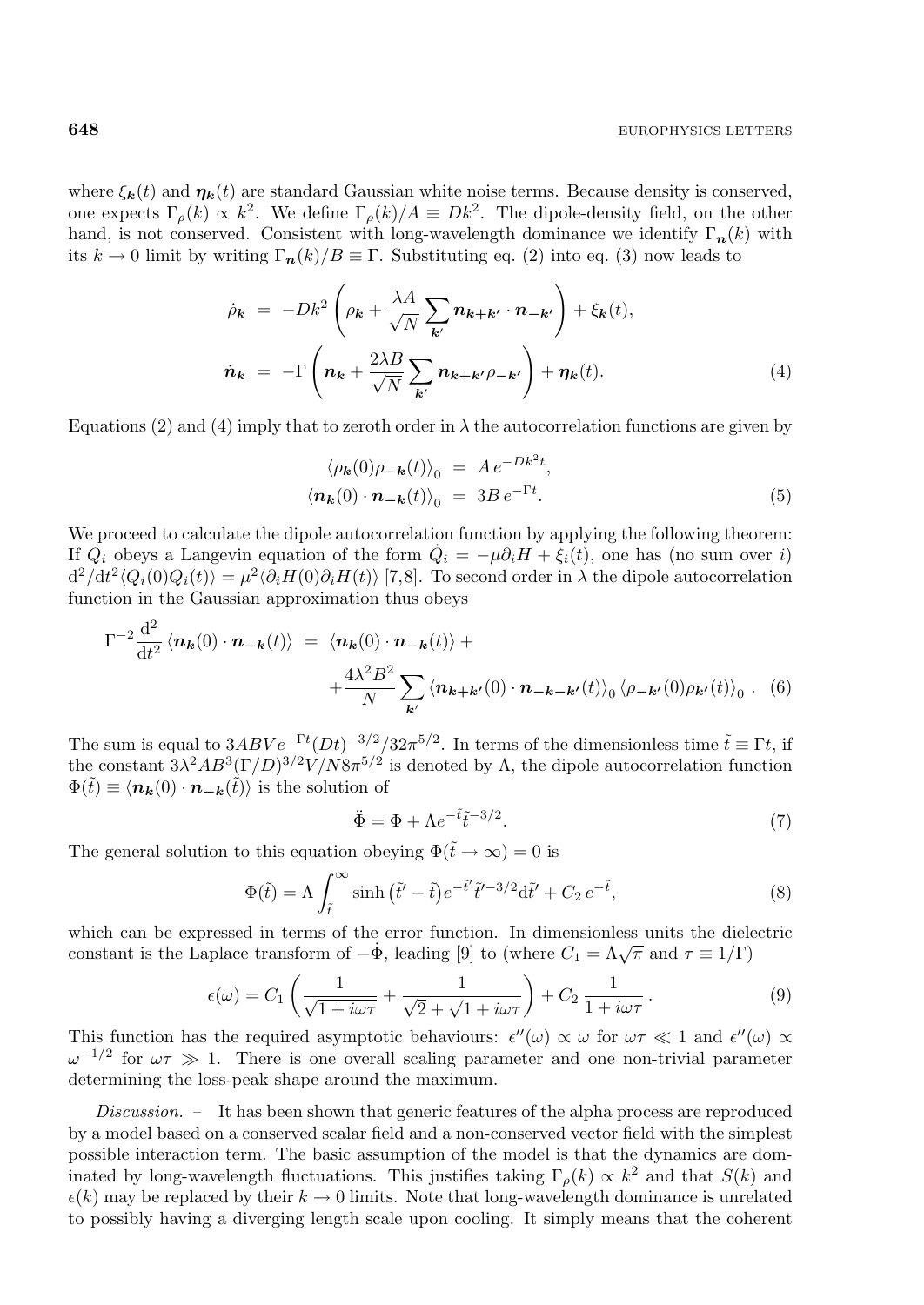diffusion constant D is much larger than estimated from  $\tau$  and the average intermolecular distance  $a(D \gg a^2/\tau)$  – whenever this applies, density fluctuations on length scales of order 10a–100a take place on the alpha time scale and influence the dielectric loss, even above the loss peak frequency. The resulting dipolar dynamics have no length-scale dependence.

An argument for long-wavelength dominance of the dynamics is given in a recent publication [7], where it is argued that the solidity of highly viscous liquids implies that the coherent diffusion constant D is much larger than the incoherent diffusion constant  $D<sub>s</sub>$  (defined from the long-time mean-square displacement of one molecule). The reasoning, which assumes that the coherent diffusion constant is frequency independent, is briefly summarized as follows. At high viscosity, molecular motion occurs via "inherent dynamics", *i.e.*, jumps between potential energy minima [10]. Momentum conservation is irrelevant when relaxation times are in the second range or longer (the liquid container walls contribute any required momentum). Thus if  $X$  is the sum of all molecular x-coordinates, it makes sense to define a "center of mass diffusion constant" by  $D_{\text{CM}} = \lim_{t \to \infty} \lim_{V \to \infty} \langle \Delta X^2(t) \rangle / 2Nt$ , where  $N/V = \text{constant}$ as  $V \to \infty$ . For the high-frequency limit  $D_{CM}(\infty)$  one finds  $S(0) = D_{CM}(\infty)/D$ , if D is assumed to be frequency independent, which implies  $D_{CM}(\infty) \ll D$ . Moreover, it is argued that  $D_s(\infty) \sim D_{\text{CM}}(\infty)$  and  $D_s(\infty) \gg D_s$ , where  $D_s$  is the dc limit of  $D_s(\omega)$ . Naively, one expects  $D_s \sim a^2/\tau$ , but the frequently observed breakdown of the Debye-Stokes-Einstein relation [11] implies that  $D_s \gg a^2/\tau$ . In either case, combining all these inequalities leads to  $D \gg a^2/\tau$ . If one assumes that  $\Gamma_\rho(k) \propto k^2$  applies when  $1/\Gamma_\rho$  is longer than the characteristic time  $t_c \equiv a^2/D$ , we find that, since  $t_c \ll \tau$ ,  $\Gamma_\rho(k) \propto k^2$  applies for a range of rates larger than the loss peak frequency. Note that, even if diffusion constant decoupling does not apply and  $D \sim D_s$ , long wavelengths dominate the dynamics whenever the Debye-Stokes-Einstein relation is violated.

The model only applies for extremely viscous liquids (with viscosity at least  $10^{10}$  times larger than that of ambient water), because only in this limit do liquids have the solidity property. Experimentally, this is also where the  $\omega^{-1/2}$  high-frequency behaviour is asymptotically approached. We conjecture that in the extremely high viscosity limit (but still in the equilibrium liquid phase) an  $\omega^{-1/2}$  high-frequency universality always appears. This, in fact, should apply to any linear response function.

A few final comments:

1) The assumption that  $\Gamma_{\rho}(k) \propto k^2$  cannot —despite its hydrodynamic flavour— apply all the way down to  $k = 0$ . At very large wavelengths a k-independent density "decay channel" must appear, because otherwise there is no bulk volume relaxation on the alpha time scale and the glass would have the same compressibility as the equilibrium liquid. Thus a more accurate model would assume  $\Gamma_{\rho}(k)=\Gamma_0+Dk^2$  (which, however, only slightly perturbs model predictions if  $\Gamma_0 \sim 1/\tau$  as required by experiment).

2) The Hamiltonian ofeq. (2) is "bottomless" in the sense that it allows arbitrarily low energies [12], implying that the canonical distribution is not normalizable. This inconsistency is readily resolved by assuming that there are higher-even-order terms in  $n(r)$ . If these terms are small, they barely influence the equilibrium autocorrelation functions, but still ensure that the fields do not eventually run off to infinity.

3) According to the model, the generic  $\omega^{-1/2}$  high-frequency decay of the alpha process is specific to three dimensions. In four dimensions, for instance, the sum in eq. (6) varies with time as  $t^{-2}$ , leading to an autocorrelation function which varies logarithmically with time as  $t \to 0$ . \*\*\*

H. B. Nielsen, G. Ruocco and T. Schrøder are thanked for helpful comments. This work was supported by the Danish National Research Foundation.